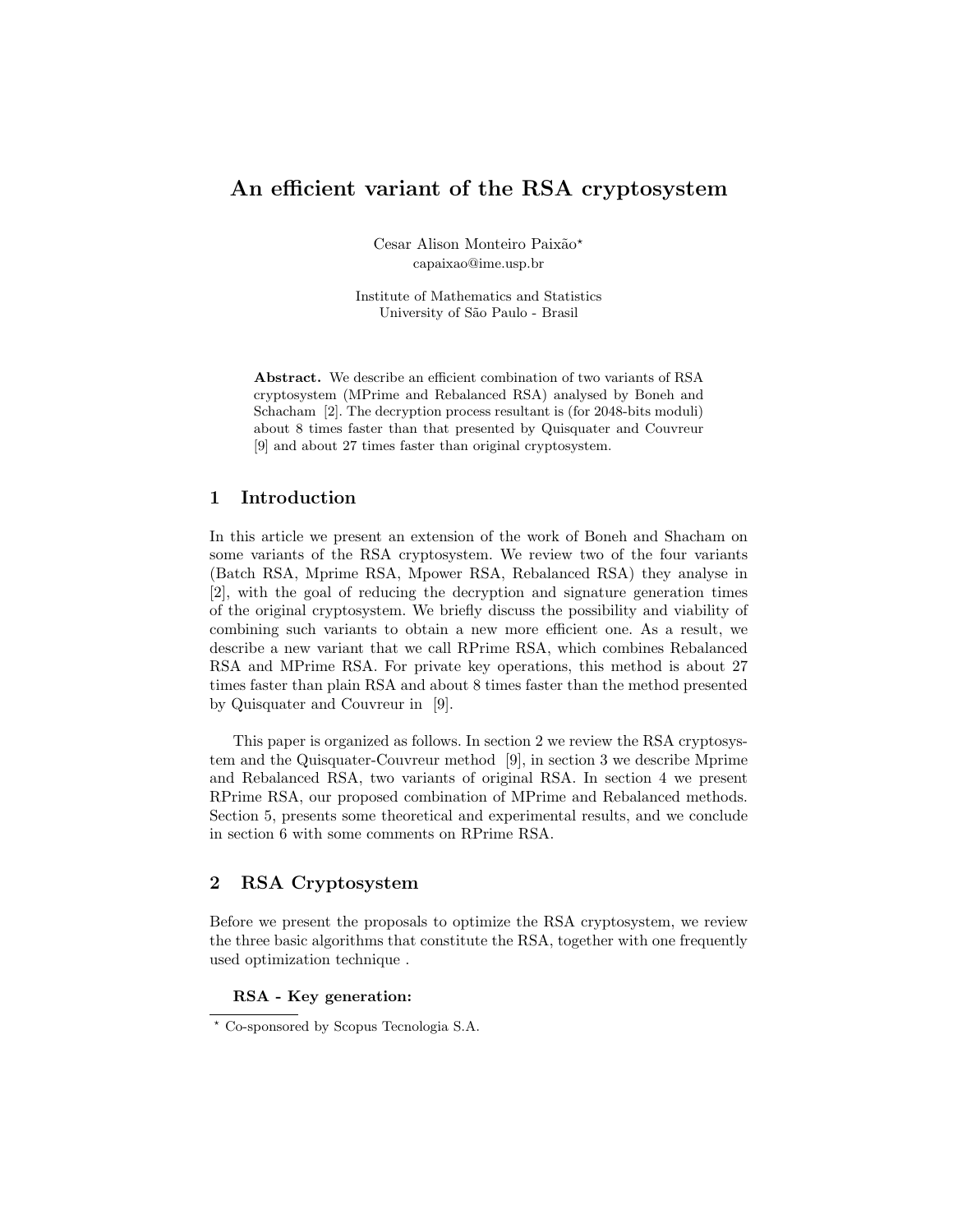- 1 Generate two primes  $p$  and  $q$  and compute their product N.
- 2 Pick e such that  $gcd(e, \phi(N)) = 1$ , where  $\phi(n) = (p-1)(q-1)$ .
- **3** Compute d such that  $d = e^{-1} \text{ mod } \phi(N)$ .

$$
Public Key = \langle e, N \rangle
$$
 
$$
Private Key = \langle d, N \rangle
$$

**Encryption:** Given a plaintext M and the public key  $\langle e, N \rangle$ , compute the ciphertext  $C = M^e \mod N$ .

**Decryption:** Given a ciphertext C and the private key  $\langle d, N \rangle$ , compute the plaintext  $M = C^d \text{ mod } N$ .

In 1982 a new technique that recovers  $M$  from  $C$ , by preprocessing the private key was introduced by J-J. Quisquater and C. Couvreur [9]. This method consists of calculating two integers  $d_p = d \mod (p-1)$  and  $d_q = d \mod (q-1)$ , and two texts  $M_p$  and  $M_q$ , where  $M_p = C^{d_p}$  mod p and  $M_q = C^{d_q}$  mod q. Applying the Chinese Reminder Theorem (CRT) [6] on  $M_p$  and  $M_q$  we recover the plaintext  $M$ . In this document we refer to this technique as QC RSA, and to the version created by Rivest, Shamir and Adleman [10] as original RSA.

Using the criterion presented in [2], we make a theoretical cost estimation in terms of the number of exponentiations executed by the two methods. Basic algorithms to compute exponentiations of the form  $C<sup>d</sup>$  mod N take time  $O(\log d \log^2 N)$ . When d is of the order of N, these algorithms take time  $O(\log^3 N)$ . Theoretical speedup of QC RSA with relation to the original RSA  $(S_{RSA})$ , is given then as:

$$
S_{RSA} = \frac{\log^3 N}{2(\log N/2)^3} = 4
$$

The result above shows that this technique achieves a gain of about 4 times relatively to the decryption exponentiations of original RSA. For a more complete analysis (on the decryption of this scheme), we would have to take into account the cost of the CRT, which would slightly decrease the presented result. Actual measurements indicate a gain of 3.24 for 768-bits moduli, 3.32 for 1024-bits moduli and 3.47 for moduli of 2048 bits.

The improvement obtained with the use of this method led to its adoption (still in rudimentary form) in  $PKCS#1$  since version 1.5 and today it can be considered the standard implementation of RSA.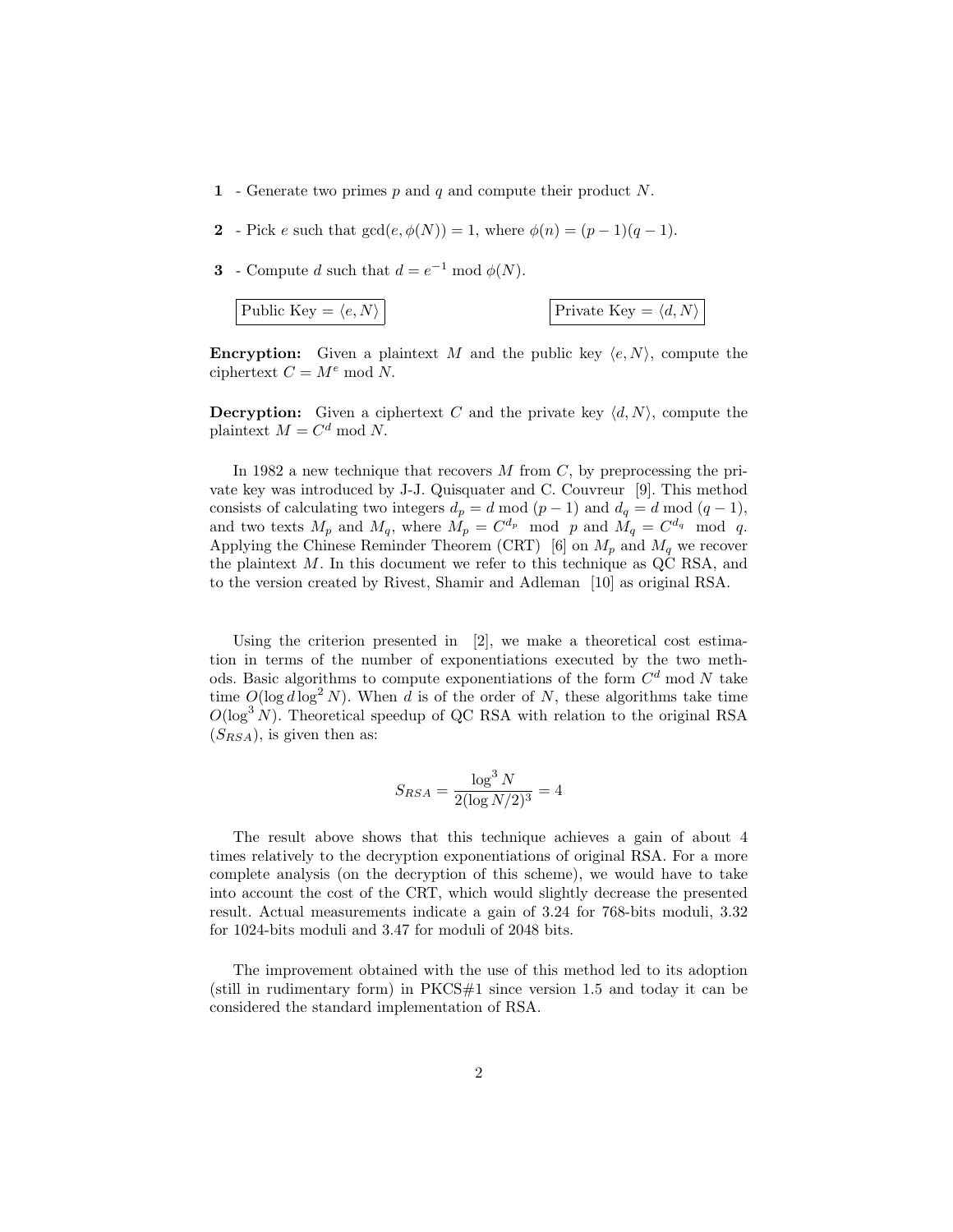# 3 RSA Variants

In this section we present two of the four algorithms analyzed by Dan Boneh and Hovav Shacham [2] namely, MPrime RSA and Rebalanced RSA. The Batch RSA and MPower RSA variants are not described here for being outside the scope of our work.

#### 3.1 Mprime RSA - (Multi-prime RSA)

Mprime RSA was introduced by Collins et al. [3], who modified the RSA modulus so that it consists of k primes  $(N = p_1p_2...p_k)$  instead of the traditional two primes  $p$  and  $q$ . The key generation, encryption and decryption algorithms are as follows:

Key generation: The key generation algorithm receives as parameter the integer k, indicating the number of primes to be used. The key pairs (public and private) are generated according to the following steps:

- 1 Compute k distinct primes  $p_1, ..., p_k$  each one  $\lfloor \log N/k \rfloor$  bits in length and  $N \leftarrow \prod_{i=1}^k p_i.$
- 2 Compute e and d such that  $d = e^{-1} \mod \phi(N)$ , where  $gcd(e, \phi(N)) = 1$ .  $\phi(N) = \prod_{i=1}^{k} (p_i - 1).$
- 3 For  $1 \leq i \leq k$ , compute  $d_i = d \mod (p_i 1)$ .

| Public key = $\langle N, e \rangle$ | Private key = $\langle N, d_1, d_2,  d_k \rangle$ |
|-------------------------------------|---------------------------------------------------|
|                                     |                                                   |

**Encryption:** Given a public key  $\langle N, e \rangle$  and a message  $M \in Z_N$ , encrypt M exactly as in the original RSA, thus  $C = M^e \text{ mod } N$ .

Decryption: The decryption is an extension of the Quisquater-Couvreur method. To decrypt a ciphertext C, first calculate  $M_i = C^{d_i} \mod p_i$  for each i,  $1 \leq i \leq k$ . Next, apply the CRT to the  $M_i$ 's to get  $M = C^d \mod N$ .

Observe that this method considers to reduce the time expense by modular exponentiation evaluating a larger number of exponentiations with reduced moduli and private exponents. In this way, instead of evaluating, in decryption, a single exponentiation using  $(\log N)$ -bit modulus and with a large private exponent, we will have k exponentiations on moduli of  $\log N/k$  bits and on a reduced private exponent, which is more efficient.

Considering that evaluating  $C^d$  mod N takes time  $O(\log^3 N)$ , the theoretical speedup of Mprime RSA with relation to the QC RSA  $(S_{QC})$ , is given as follows: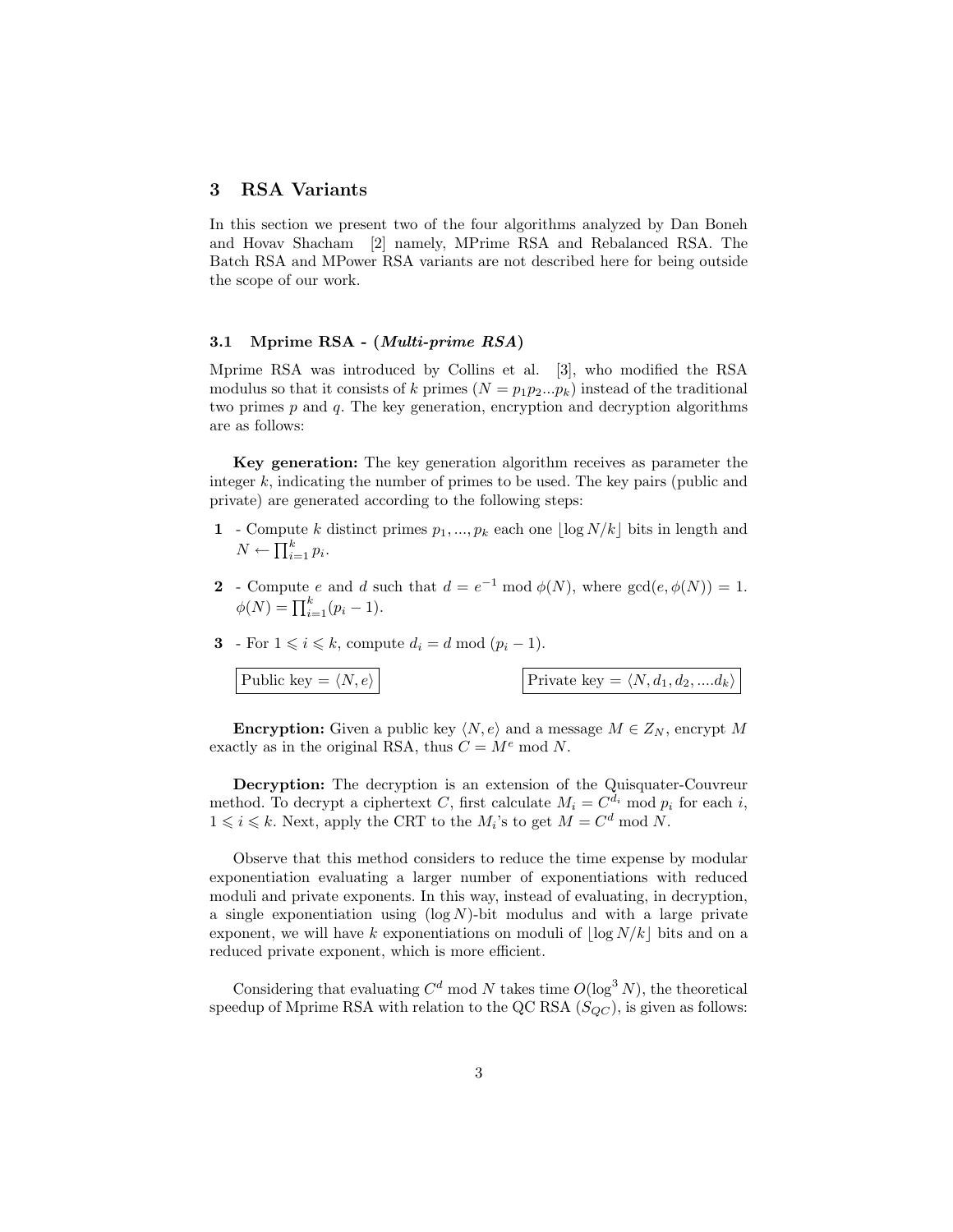$$
S_{QC} = \frac{k^2}{4}
$$

Thus, for  $k = 3$  we have a theoretical gain of 2.25 relatively to QC RSA.

#### 3.2 Rebalanced RSA

Rebalanced RSA is based on comments by Wiener  $[2, 12]$  on the weakness in the use of the private exponent  $d$ . This variant improves the performance of the decryption algorithm displacing the work to the encryption algorithm. This is done by randomly choosing a  $d$  that it is large (of the order of  $N$ ), such that d mod  $p-1$  and d mod  $q-1$  are small (of the order of s bits; normally  $s = 160$  is used), thus reducing the decryption time. We describe this process in more detail in key generation, encryption and decryption algorithms.

**Key generation:** The key generation algorithm takes  $s \leq \lceil \log N \rceil/2$ , and executes the following steps:

- 1 Generate two distinct random  $\lfloor \log N/2 \rfloor$  bits primes p and q with  $gcd(p-1, q-1) = 2$ , and calculate  $N \leftarrow pq$ .
- 2 Generate two s-bits random numbers  $d_p$  and  $d_q$ , such that  $gcd(d_p, p-1) = 1$ ,  $gcd(d_q, q - 1) = 1$  and  $d_p = d_q$  mod 2.
- 3 Calculate one d such that  $d = d_p \mod p-1$  and  $d = d_q \mod q-1$  (see [2]).
- 4 Calculate  $e \leftarrow d^{-1} \mod \phi(N)$ .

Public key =  $\langle N, e \rangle$ 

$$
Private~key=\langle p,q,d_p,d_q\rangle
$$

**Encryption:** Encrypting a plaintext M using the public key  $\langle N, e \rangle$  is identical to the original RSA. Remember, however, that the public exponent e is much larger than that used normally in the RSA and thus the entity encrypting the message  $M$  must be prepared to face a higher computational cost when using such public keys.

Decryption: This is the same method used in QC RSA.

Considering that evaluating  $C^d \mod N$  take time  $O(\log d \log^2 N)$ , the theoretical speedup of Rebalanced RSA with respect to the QC RSA  $(S_{OC})$ , is given by:

$$
S_{QC} = \frac{\log N}{2s}
$$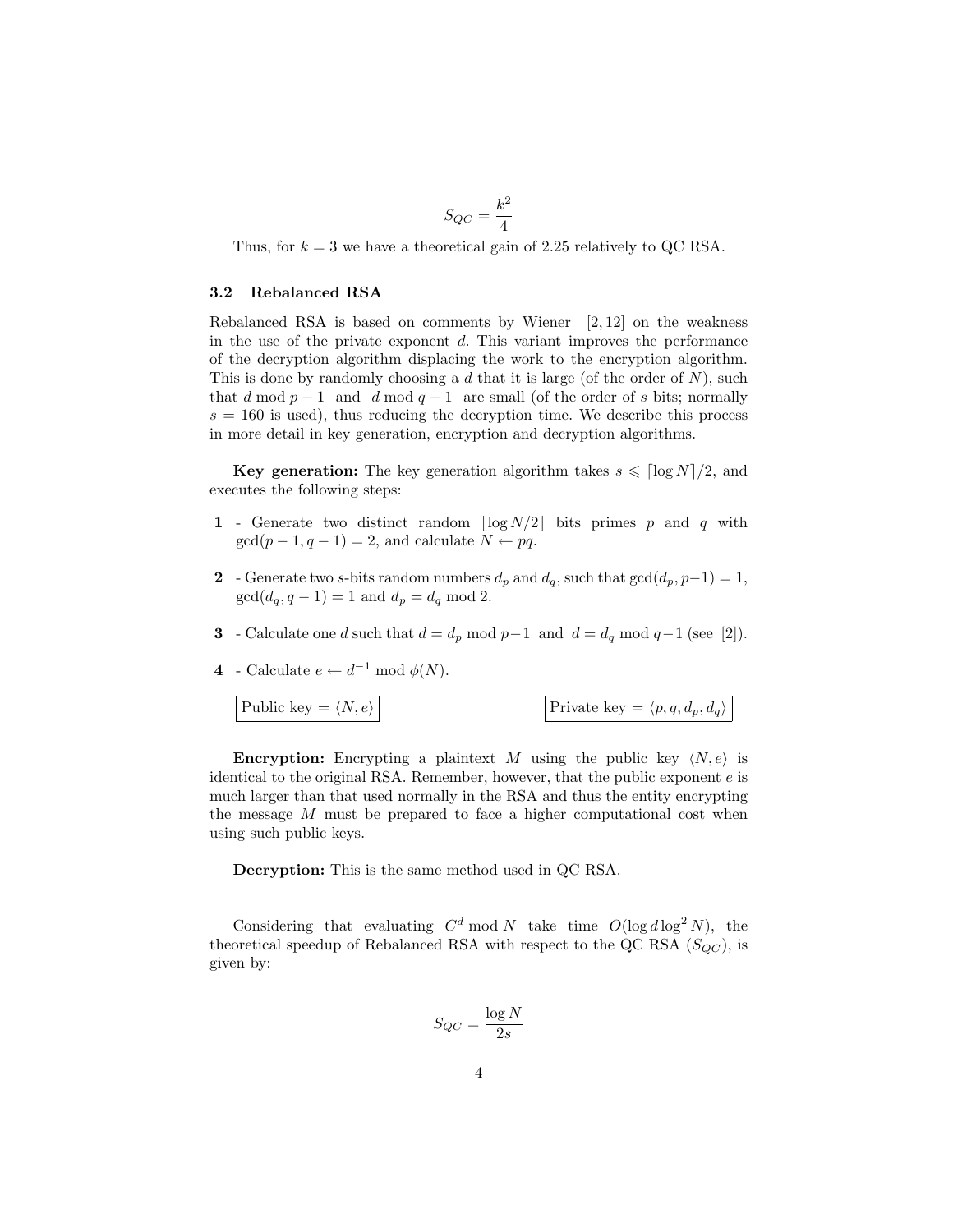The above result show that for moduli of 2048 bits with  $s = 160$ , Rebalanced RSA is theorically 6.4 faster than QC RSA (the pratical results are available in section 5.2). Next, we describe the new proposed variant, Rprime RSA.

# 4 RPrime RSA

The Rebalanced RSA and Mprime RSA methods can be effectively combined [2]. The general ideia of this scheme is to use the key generation algorithm of Rebalanced RSA (modified for  $k$  primes) together with the decryption algorithm of Mprime RSA. The new key generation, encryption and decryption algorithms are as follows:

Key generation: The key generation algorithm takes a integer  $s \leq$  $\lceil \log N \rceil / k$  and executes the following steps:

- 1 Generate k distinct random primes of  $\lfloor \log N/k \rfloor$  bits  $p_1, p_2, ..., p_k$ , with  $gcd(p_1 - 1, p_2 - 1, ..., p_k - 1) = 2$ ; and calculate  $N \leftarrow p_1 p_2 ... p_k$ .
- 2 Generate k random numbers of s-bits  $d_{p_1}, d_{p_2}, \ldots, d_{p_k}$ , such that  $gcd(d_{p_1}, p_1 - 1) = 1, gcd(d_{p_2}, p_2 - 1) = 1, ..., gcd(d_{p_k}, p_k - 1) = 1$ and  $d_{p_1} = d_{p_2} = ... = d_{p_k} \text{ mod } 2.$
- **3** Find d such that  $d = d_{p_1} \mod p_1 1$ ,  $d = d_{p_2} \mod p_2 1$ , ...,  $d =$  $d_{p_k} \mod p_k - 1$  (see [8]).

4 - Calculate 
$$
e \leftarrow d^{-1} \mod \phi(N)
$$
.

L

$$
Public key = \langle N, e \rangle
$$
 
$$
Private key = \langle p_1, p_2, ..., p_k, d_{p_1}, d_{p_2}, ... d_{p_k} \rangle
$$

**Encryption:** Again, encrypting with the public key  $\langle N, e \rangle$  is identical to the original RSA. Remember, however, that as in Rebalanced RSA, the public exponent  $e$  is much larger than the normally used  $e$ , and thus, the entity encrypting the message M must be prepared to use such an exponent.

**Decryption:** To decode C, first calculate  $M_i = C^{d_{p_i}}$  mod  $p_i$  for each  $i, 1 \leq i \leq k$ , and then, combine the  $M_i$ 's by means of the CRT to get  $M = C<sup>d</sup>$  mod N. The use of the CRT takes negligible time if compared with k exponentiations.

The theoretical speedup  $(S_{QC})$ , is therefore given by:

$$
S_{QC} = \frac{(\log N)k}{4s}
$$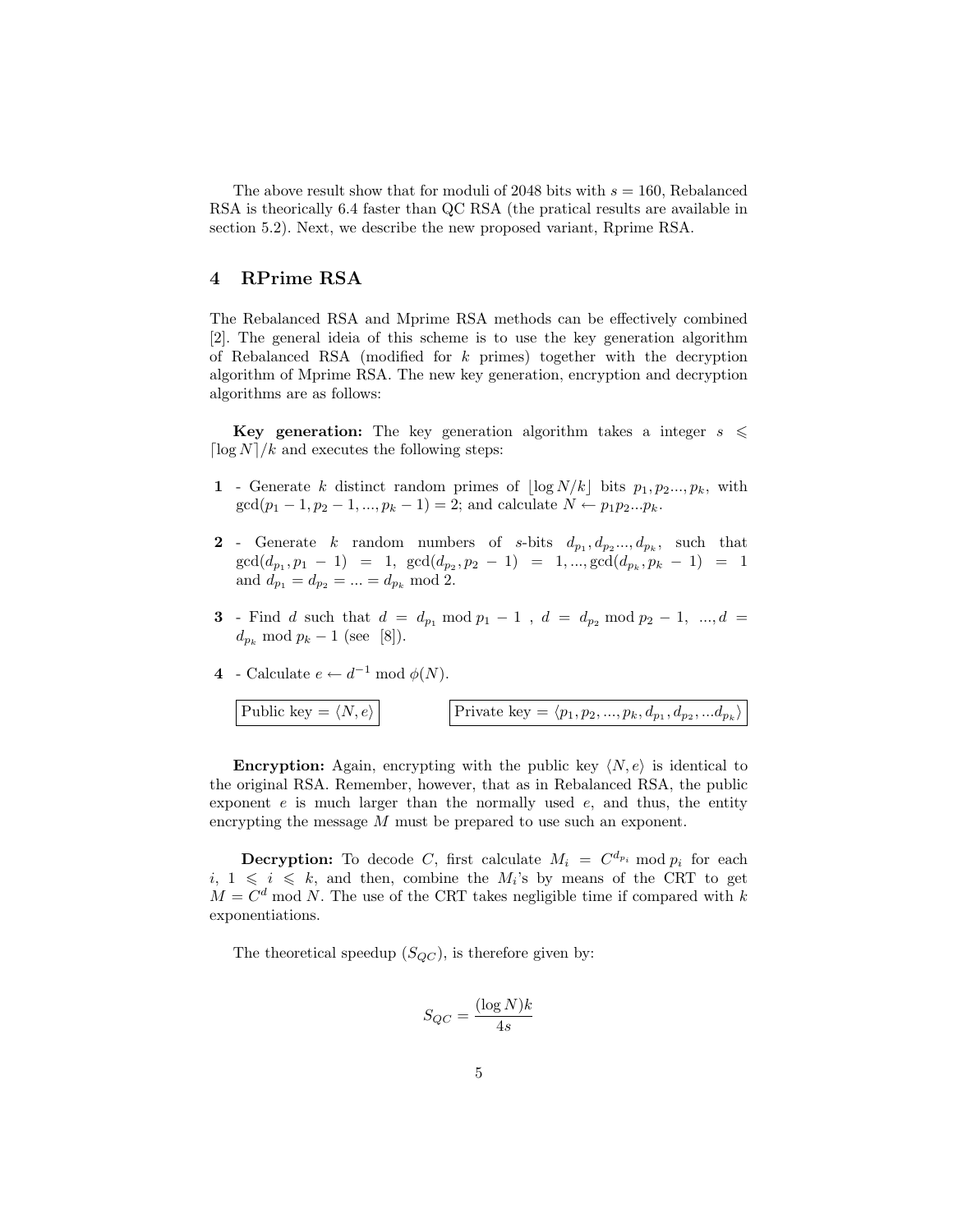#### 4.1 Security of RPrime RSA

Clearly, the security of RPrime RSA, as well as that of Rebalanced RSA, depends on the security offered by the private exponent d (with the described characteristics in the previous section (section 4) and on the size of the used primes (as MPrime RSA). We know that such private exponent  $d$  is enough large to become ineffective the attacks of the small private exponents [1]. And, the attacks on the small public exponents are not a problem, due the size of the public exponent e generated by the key generation algorithm.

Using exponents  $d_p$ ,  $d_q$  and  $d_r$  of 160 bits each (for  $k = 3$ ), we can guarantee a security of  $2^{80}$  against the factoring of N [2], for the attack mentioned in [2, 12]. Already, to prevent the factoring by NFS and ECM methods, we must use primes larger than 256 bits, hence, for a modulus of 1024 bits we must use in the maximum three primes, and do not have to use more than two primes for a modulus of 768 bits, taken the same caution demanded on Mprime RSA.

M. Jason Hinek [5] made an analysis of the partial key exposure attack on the MPrime RSA and verified that for three and four primes the attack becomes ineffective; getting an experimental evidence that suggests that execution time of the attack is exponential in the size of modulus RSA, which we believe can be extended for the security of Rprime RSA.

### 5 Results

In order to get a better estimate of the performance of decryption of RPrime RSA, we compare it with other variants. The first one of these, known as Batch RSA [4], decrypts simultaneously b messages with the approximate cost of a single exponentiation (of order  $N$ ) and some small exponentiations (using public exponents). The second one uses moduli of the form  $N = p^{k-1}q$  [11] and is called MPower RSA [2].

#### 5.1 Theoretical results

Using the criterion indicated in section 2 (number of executed exponentiations) we present in the table 1 a theoretical estimation of the speedup for each variant with respect to the decryption of QC RSA.

For 768-bits moduli the variant that exhibits better performance would be Batch RSA, but for 1024 and 2048 bits moduli Rprime RSA presents the best performance. Notice that while the speedup of Batch, MPrime and MPower variants is fixed regardless of the size of the used moduli, speedup of the Rebalanced and the RPrime variants significantly increases with larger moduli. This happens because we consider s fixed and equal to 160 bits (remember that s is the size of the exponent used in decryption algorithm), while this exponent increases for all other variant.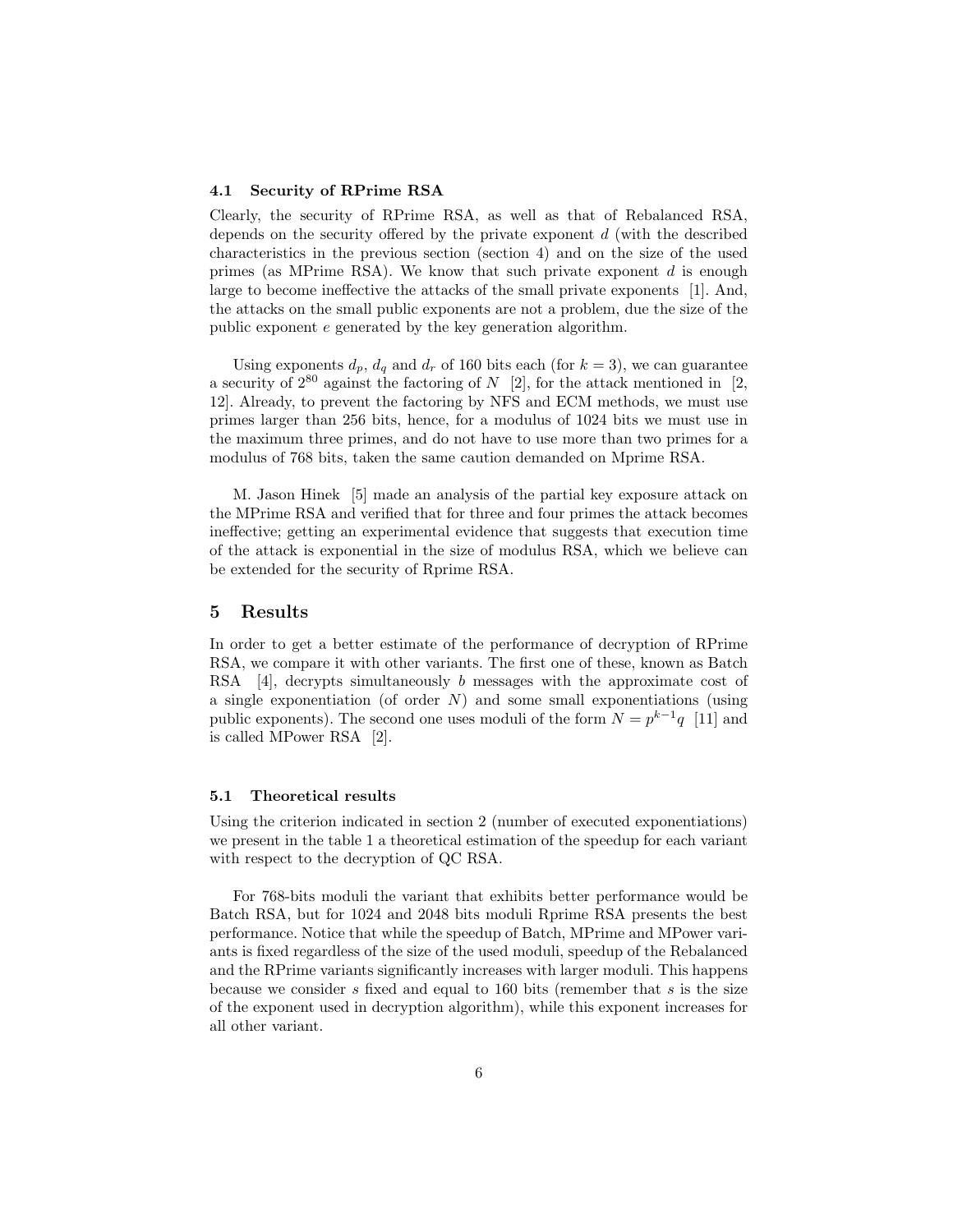| Speedup $(S_{OC})$                        |  |  |                          |  |  |
|-------------------------------------------|--|--|--------------------------|--|--|
| Variant                                   |  |  | 768 1024 2048            |  |  |
| $Batch = b$                               |  |  |                          |  |  |
| Mprime $= k^2/4$                          |  |  | $2,25$   $2,25$   $2,25$ |  |  |
| Mpower = $k^3/8$                          |  |  | $3,37$ 3,37 3,37         |  |  |
| Rebalanced = $(\log N)/2s$ 2,40 3,20 6,40 |  |  |                          |  |  |
| Rprime = $(\log N)k/4s$                   |  |  | $ 3,60 $ 4,80   9,60     |  |  |

**Table 1.** Theoretical speedup related to the decryption exponentiations - For  $b = 4$ ,  $k = 3$  e  $s = 160$ .

#### 5.2 Experimental results

The experimental results obtained for the decryption algorithms are listed in the table 2. Since the observed times include not only the exponentiations but also other operations like multiplications and the evaluation of the CRT, the results differ from the ones presented in the previous section. All measurements were conducted on an AMD Athlon XP 1400+ platform, with 256 MB of RAM and using GNU MP (library GMP [7]). One thousand messages and 20 keys had been generated, for each analyzed modulus being the result below obtained by the arithmetic average of the time in microseconds expense to decrypt the messages (more details, standard deviation, etc - see [8]).

The variant with the most divergent result was Batch RSA, where the use of small exponentiations and multiplications had harmed the gain brought by reduction of the great exponentiations. The others variations had a light fall with regard to table 1 what is natural because decryption also enclosing other operations, as the calculation of the CRT. The variant that got the best ones resulted was RPrime RSA arriving at a gain of 30% on Rebalanced RSA and 783% on QC RSA (for 2048 bits modulus). This represented in practical a gain approximately of 2720% on the original RSA decryption [8].

| Speedup $(S_Q C)$                  |  |                  |                                              |  |  |  |
|------------------------------------|--|------------------|----------------------------------------------|--|--|--|
| Variant                            |  |                  | 768 1024 2048                                |  |  |  |
| Batch                              |  |                  | $\sqrt{2,47}$ 2,78 3,42                      |  |  |  |
| Mprime                             |  | $1,95$ 1,89 1,97 |                                              |  |  |  |
| Mpower                             |  |                  | $\boxed{2,49}$ $\boxed{2,54}$ $\boxed{2,79}$ |  |  |  |
| Rebalanced $\sqrt{2,52}$ 3,02 5,98 |  |                  |                                              |  |  |  |
| Rprime                             |  |                  | $3,00$ 3,88 7,83                             |  |  |  |

**Table 2.** Pratical speedup related to decryption process - Para  $b = 4$ ,  $k = 3$  e  $s = 160$ .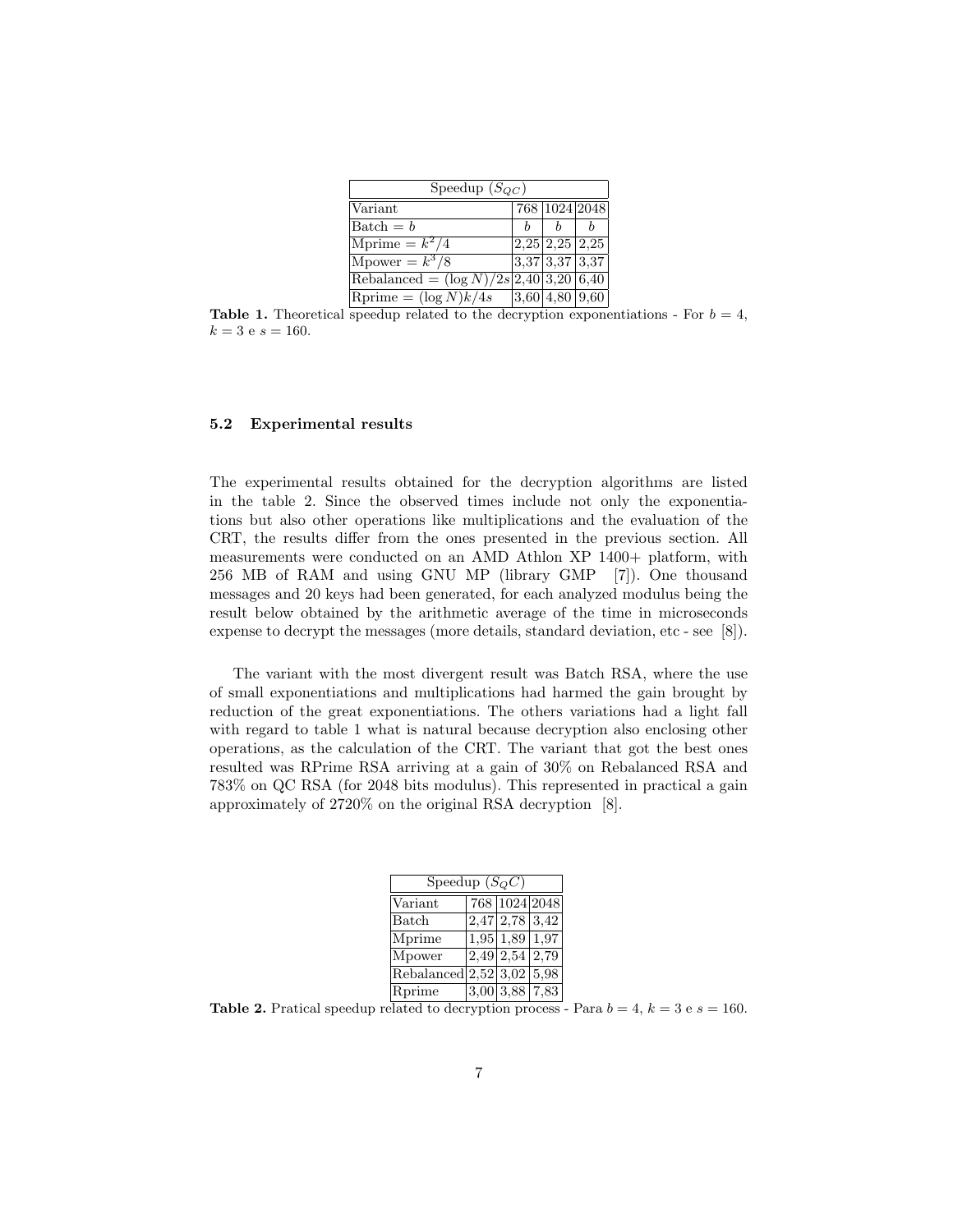Analyzing the variants described in [2], we note that some other combinations might be attempted. A first combination, would be a mix of Mprime RSA or QC RSA, with Batch RSA [4]. In other words, reduce each  $C_i$  (of Batch RSA) modulus  $p_i$   $(1 \leq i \leq k)$ , combining later these results through the CRT<sup>1</sup>.

Considering, however, that decryption process of Batch RSA implies the execution of small exponentiations for each prime used<sup>2</sup>, we opt to implementing this method with parameter  $k = 2$ , in other words, our implementation of Batch RSA use the same technique aplied in QC RSA.

One could also consider the combination of the techniques used by Rebalanced RSA and Mpower RSA. But unfortunately, this combination produces a slow variation for both encryption and decryption. This happens because the decryption algorithm used in MPower RSA makes use of the public exponent e, and the exponent e used by Rebalanced RSA is much larger than the standard, increasing the cost of the modular exponentiations in both process (we therefore do not recommend this variant).

#### 5.3 Advantagens, Disadvantages and applications of new method

We cite here some characteristics of our proposed variant:

- Use of the same encryption and decryption algorithms as Mprime RSA, facilitating code reutilisation and portability for the  $PKCS#1$ .
- Excellent performance in decryption (gain of 7,83 on QC RSA for  $n = 2048$ ).
- Performance increases with larger moduli (considering s fixed).
- Especially indicated for moduli larger than 768 bits (to prevent the ECM and NFS factoring attacks [8]).
- Low performance in encryption (time equivalent to the decryption of the original RSA [8] - public exponent much larger than usual).

The idea of reducing the decryption time in detriment of the encryption, used by Rebalanced RSA and Rprime RSA, seems first sight not to present advantages in practical terms. However, there are applications where the balancing characteristic of these algorithms is desirable. Consider, for instance, a situation where the signature generation is executed much more often than verification. A bank, for example, can emit many digital signatures in a single day (in documents, receipts), while the user that receives this signature, has usually a much smaller burden. In this situation is reasonable to transfer the computional effort demanded for the signatures generation to the party

<sup>&</sup>lt;sup>1</sup> In the case of the combination with QC RSA, we have  $k = 2$ .

<sup>&</sup>lt;sup>2</sup> Hence the larger the parameter  $k$ , the more trees will be used and consequently more small exponentiations will be necessary, compromising the gain obtained in the exponentiation phase [8].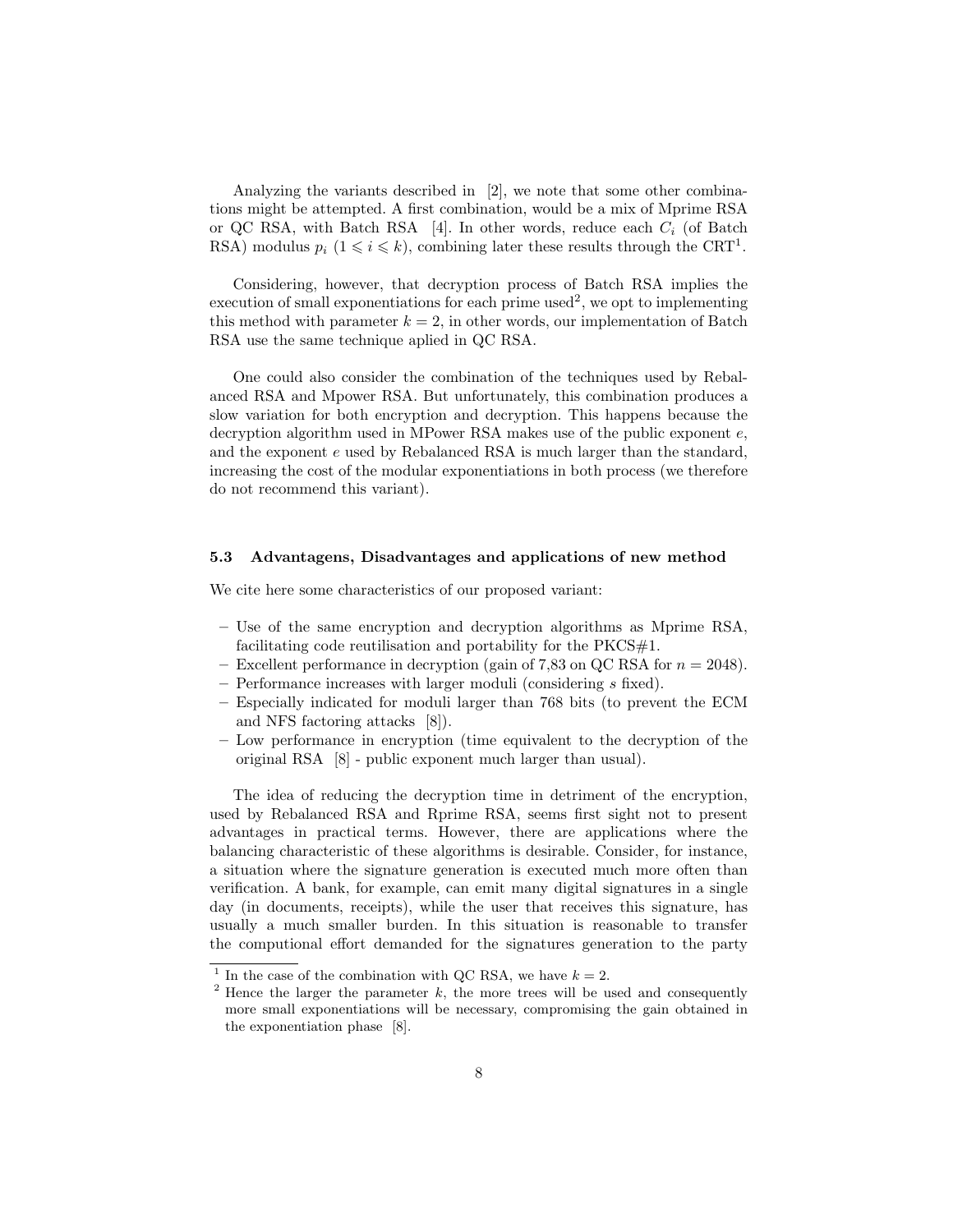verifying them.

Another example is provided by applications running on handheld devices (PDAs), which generally possess limited computational resources. In communications with servers (or even with notebooks or desktop computers), we could leave the task of decryption (fast) for the small device, and the encryption (slow) for the computers with more computational resources. A still better alternative would be to use an implementation of MPrime RSA with keys of the MPrime and RPrime RSA, with the use depending on the type of communication (desktop/desktop, or, desktop/handheld), in other words, to use a scheme of hybrid keys.

### 6 Conclusion

Considering the comments and the recommendations presented in section 4.1 and that the confidence with relation to the one security cryptosystem is obtained empirically . We suggest the following use for these algorithms:

If one desires good encryption and decryption performance and interoperability with systems that already implement the PKCS#1 we recommend the use of MPrime RSA.

Although Mpower and Batch RSA achieve better performance than MPrime and hence constitute better option when high speed is desired, they are not specified in PKCS#1. We remember, moreover, the fragility of the keys used for a good performance of Batch RSA and its use of an agglomerate of messages, which certainly will affect the performance.

For the applications that prioritize the performance the decryption and the signature generation, the best choice is RPrime RSA, which for 2048-bits moduli got a gain of 30% with relation to Rebalanced RSA and is therefore about 27 times faster than original RSA and about 8 times faster than QC RSA (table 2). Besides, this variant can interoperate with systems that already use the PKCS  $#1$ . Another fact that favors this variation is that current systems that use MPrime RSA can easily be adapted to it, it is enough to modify the key generation algorithm or create a hybrid key system.

### 7 Acknowledgements

We would like to thank Paulo Barreto and Leon Achjian Jr for their comments and support during the development of this work.